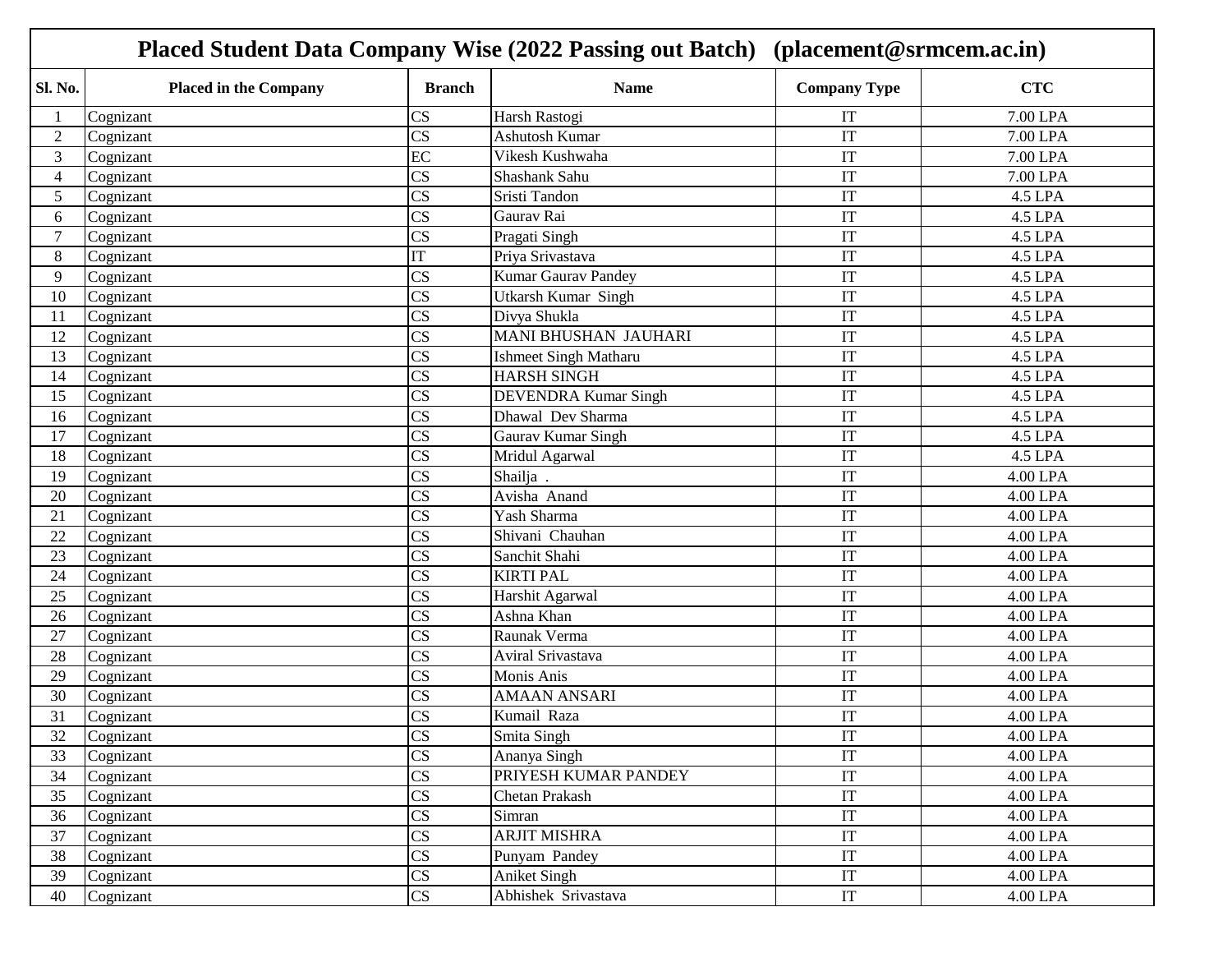| 41 | Cognizant | CS                     | Tanvi Jaiswal             | IT                     | 4.00 LPA              |
|----|-----------|------------------------|---------------------------|------------------------|-----------------------|
| 42 | Cognizant | $\overline{\text{CS}}$ | Anushka Kushwaha          | IT                     | $\overline{4.00}$ LPA |
| 43 | Cognizant | $\overline{\text{CS}}$ | Aastha Khanna             | IT                     | 4.00 LPA              |
| 44 | Cognizant | IT                     | Shriya Khanna             | IT                     | 4.5 LPA               |
| 45 | Cognizant | IT                     | Deependra Trivedi         | IT                     | 4.5 LPA               |
| 46 | Cognizant | IT                     | Abhijeet.                 | IT                     | 4.5 LPA               |
| 47 | Cognizant | IT                     | Ayush Kishore Mishra      | IT                     | 4.5 LPA               |
| 48 | Cognizant | $\overline{\text{IT}}$ | Ayushi Nigam              | IT                     | 4.5 LPA               |
| 49 | Cognizant | $\overline{\text{IT}}$ | Isha Swaroop              | IT                     | 4.00 LPA              |
| 50 | Cognizant | IT                     | Nimisha Kulshrestha       | IT                     | 4.00 LPA              |
| 51 | Cognizant | IT                     | Rahul Singh Bhakuni       | IT                     | 4.00 LPA              |
| 52 | Cognizant | IT                     | Jahnvi Chitransh          | IT                     | 4.00 LPA              |
| 53 | Cognizant | IT                     | Harshit Verma             | IT                     | 4.00 LPA              |
| 54 | Cognizant | IT                     | Prerna Singh              | IT                     | 4.00 LPA              |
| 55 | Cognizant | $\overline{\text{IT}}$ | Agam Mishra               | IT                     | 4.00 LPA              |
| 56 | Cognizant | $\overline{\text{IT}}$ | SANDEEP KUMAR VISHWAKARMA | IT                     | 4.00 LPA              |
| 57 | Cognizant | IT                     | Akash Singh               | IT                     | 4.00 LPA              |
| 58 | Cognizant | IT                     | Devish.                   | IT                     | 4.00 LPA              |
| 59 | Cognizant | $\overline{\text{IT}}$ | <b>Shivam Pandey</b>      | IT                     | 4.00 LPA              |
| 60 | Cognizant | IT                     | apoorv dwivedi            | IT                     | 4.00 LPA              |
| 61 | Cognizant | IT                     | Divisha Pathak            | IT                     | 4.00 LPA              |
| 62 | Cognizant | IT                     | Tanishq Gupta             | IT                     | 4.00 LPA              |
| 63 | Cognizant | IT                     | Anupam Singh              | IT                     | 4.00 LPA              |
| 64 | Cognizant | IT                     | Akanksha Pandey           | IT                     | 4.00 LPA              |
| 65 | Cognizant | IT                     | Akanksha Singh            | IT                     | 4.00 LPA              |
| 66 | Cognizant | IT                     | Aryama Singh              | IT                     | 4.00 LPA              |
| 67 | Cognizant | $\overline{\text{IT}}$ | Vikas Agrahari            | IT                     | 4.00 LPA              |
| 68 | Cognizant | IT                     | Vishad Saraswat           | IT                     | 4.00 LPA              |
| 69 | Cognizant | $\overline{\text{IT}}$ | Bayyana Mahmood           | IT                     | 4.00 LPA              |
| 70 | Cognizant | ΙT                     | Prakhar Singh             | IT                     | 4.00 LPA              |
| 71 | Cognizant | $\overline{\text{IT}}$ | Saloni Misra              | IT                     | 4.00 LPA              |
| 72 | Cognizant | $\overline{\text{IT}}$ | Ekta Verma                | IT                     | 4.00 LPA              |
| 73 | Cognizant | $\overline{\text{IT}}$ | <b>RISHABH SHUKLA</b>     | IT                     | 4.00 LPA              |
| 74 | Cognizant | EC                     | <b>Hemant Jaiswal</b>     | IT                     | 4.5 LPA               |
| 75 | Cognizant | EC                     | Vishal kumar Choudary     | IT                     | 4.00 LPA              |
| 76 | Cognizant | EC                     | Shivangi Srivastav        | $\mathop{\mathrm{IT}}$ | 4.00 LPA              |
| 77 | Cognizant | EC                     | PRAFUL SINGHAL            | IT                     | 4.00 LPA              |
| 78 | Cognizant | EC                     | Shivangi Srivastava       | $\mathop{\mathrm{IT}}$ | 4.00 LPA              |
| 79 | Cognizant | EC                     | Pratham Singh             | IT                     | 4.00 LPA              |
| 80 | Cognizant | EC                     | Isha Srivastava           | IT                     | 4.00 LPA              |
| 81 | Cognizant | EC                     | Anupama Yadav             | IT                     | 4.00 LPA              |
| 82 | Cognizant | EC                     | Shreya Singh              | IT                     | 4.00 LPA              |
| 83 | Cognizant | EC                     | Akshita yadav             | IT                     | 4.00 LPA              |
| 84 | Cognizant | EC                     | Ayush Sharma              | IT                     | 4.00 LPA              |
|    |           |                        |                           |                        |                       |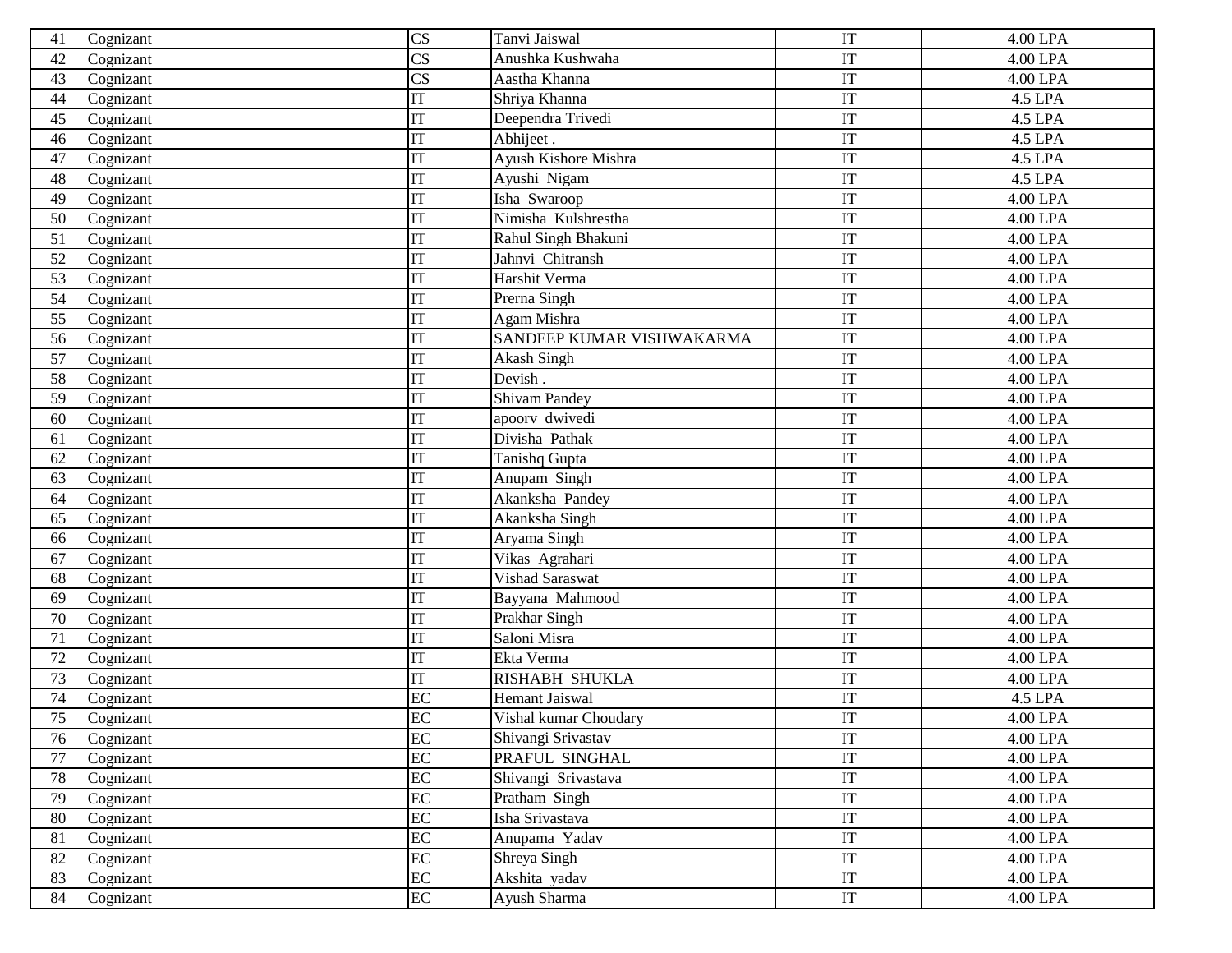| 85  | Cognizant | EC                     | Rupa Banerjee         | IT                     | 4.00 LPA        |
|-----|-----------|------------------------|-----------------------|------------------------|-----------------|
| 86  | Cognizant | EC                     | Mansi Khare           | IT                     | 4.00 LPA        |
| 87  | Cognizant | EC                     | Garima Pathak         | IT                     | 4.00 LPA        |
| 88  | Cognizant | EC                     | Rishi Tiwari          | IT                     | 4.00 LPA        |
| 89  | Cognizant | EC                     | Shagun Singh          | IT                     | 4.00 LPA        |
| 90  | Cognizant | EC                     | Rishita Srivastava    | IT                     | 4.00 LPA        |
| 91  | Cognizant | EC                     | Neda Jamal            | IT                     | 4.00 LPA        |
| 92  | Cognizant | EC                     | Mohd Murtuza Hussain  | IT                     | $4.00$ LPA      |
| 93  | Cognizant | EC                     | Simran Singh          | IT                     | 4.00 LPA        |
| 94  | Cognizant | EC                     | Farheen Fatima        | IT                     | 4.00 LPA        |
| 95  | Cognizant | EC                     | Dhananjay Yadav       | IT                     | 4.00 LPA        |
| 96  | Cognizant | EC                     | Neelmani Rao          | IT                     | 4.00 LPA        |
| 97  | Cognizant | EC                     | Sourabh Singh         | IT                     | 4.00 LPA        |
| 98  | Cognizant | EC                     | Sparshi Gupta         | IT                     | 4.00 LPA        |
| 99  | Cognizant | EC                     | Namrata Singh Singh   | IT                     | 4.00 LPA        |
| 100 | Cognizant | EC                     | Arundhati Rajendran   | IT                     | 4.00 LPA        |
| 101 | Cognizant | EC                     | Mansi Sahu            | IT                     | 4.00 LPA        |
| 102 | Cognizant | EC                     | ANUSHKA SINGH SOLANKI | IT                     | 4.00 LPA        |
| 103 | Cognizant | EC                     | Ayush Srivastava      | IT                     | 4.00 LPA        |
| 104 | Cognizant | EC                     | Malvika.              | IT                     | 4.00 LPA        |
| 105 | Cognizant | EC                     | Abhijeet Kumar Singh  | IT                     | 4.00 LPA        |
| 106 | Cognizant | EC                     | Ayushi Pandey         | IT                     | 4.00 LPA        |
| 107 | Cognizant | EC                     | Harshit Upadhyay      | IT                     | 4.00 LPA        |
| 108 | Cognizant | EC                     | Ayushya Tripathi      | IT                     | 4.00 LPA        |
| 109 | Cognizant | EN                     | <b>Ankit Pandey</b>   | IT                     | 4.00 LPA        |
| 110 | Cognizant | EN                     | Gargi Dubey           | IT                     | 4.00 LPA        |
| 111 | Cognizant | EN                     | darshika gupta        | IT                     | 4.00 LPA        |
| 112 | Cognizant | EE                     | Faizal Khan           | IT                     | 4.00 LPA        |
| 113 | Cognizant | EE                     | Yash Verma            | IT                     | 4.00 LPA        |
| 114 | Cognizant | EE                     | Antra Pal             | IT                     | 4.00 LPA        |
| 115 | Cognizant | EE                     | PRIYESH Singh Rathore | IT                     | 4.00 LPA        |
| 116 | Cognizant | EE                     | Prakhar Kumar         | IT                     | 4.00 LPA        |
| 117 | Cognizant | EE                     | Tushar Mishra         | IT                     | 4.00 LPA        |
| 118 | Cognizant | EE                     | Akshat Jain           | IT                     | 4.00 LPA        |
| 119 | Cognizant | EE                     | Abhiraj Singh         | IT                     | 4.00 LPA        |
| 120 | Cognizant | EE                     | Himanshu              | IT                     | 4.00 LPA        |
| 121 | Cognizant | $\overline{\text{EE}}$ | Anam Tariq            | IT                     | 4.00 LPA        |
| 122 | Cognizant | EE                     | Kirti Verma           | $\mathop{\mathrm{IT}}$ | 4.00 LPA        |
| 123 | Cognizant | EE                     | Kanchan Singh         | $\mathop{\mathrm{IT}}$ | 4.00 LPA        |
| 124 | Cognizant | EE                     | Chaitanya Verma       | IT                     | 4.00 LPA        |
| 125 | Cognizant | EE                     | Mansi Srivastava      | IT                     | $4.00$ LPA $\,$ |
| 126 | Cognizant | EE                     | Adiba Aftab           | IT                     | 4.00 LPA        |
| 127 | Cognizant | EE                     | Yashaswani srivastava | IT                     | 4.00 LPA        |
| 128 | Cognizant | $\overline{\text{EE}}$ | Samresh pratap Singh  | $\operatorname{IT}$    | 4.00 LPA        |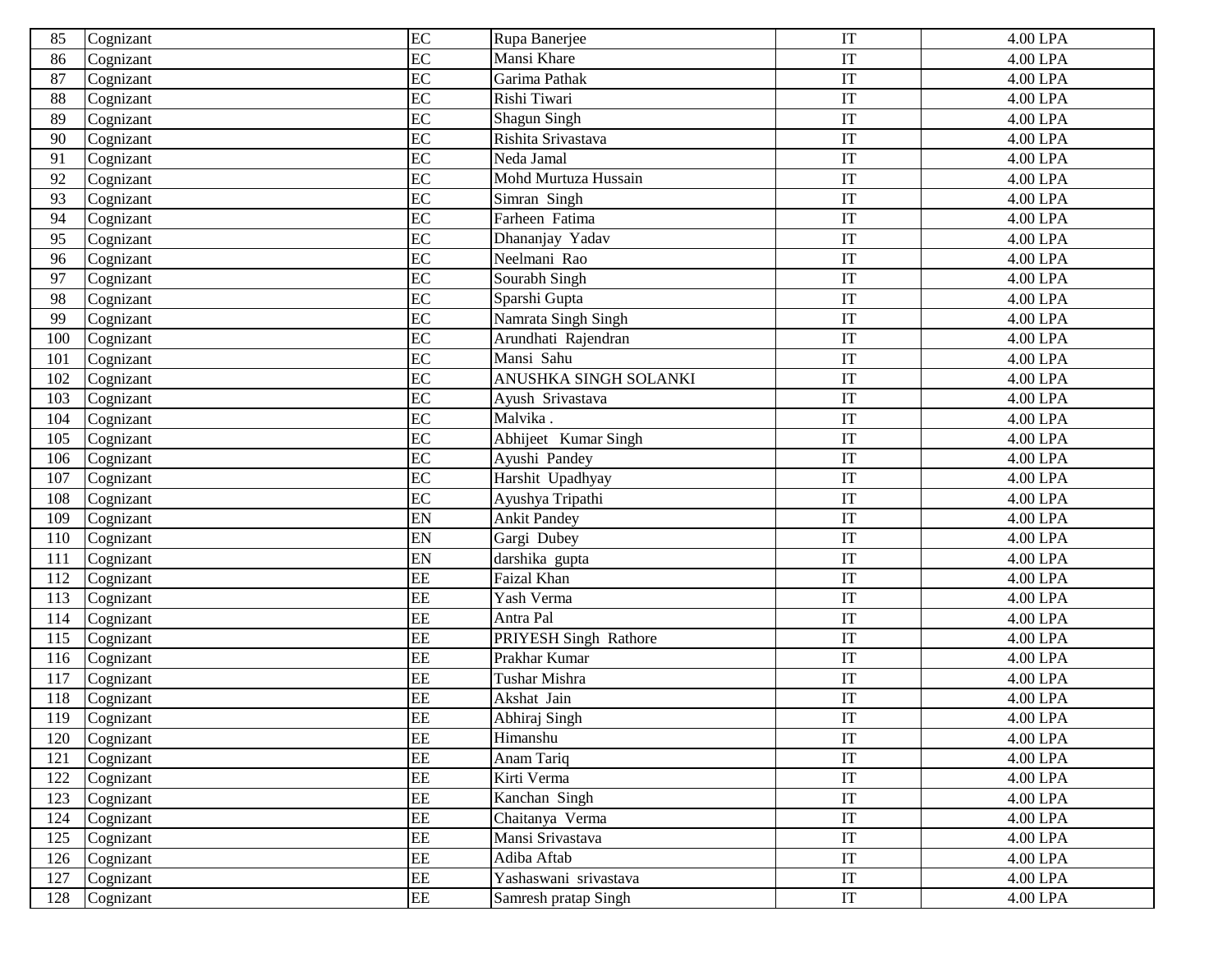| 129 | Cognizant               | EE                     | Charu Singh                | IT                  | 4.00 LPA   |
|-----|-------------------------|------------------------|----------------------------|---------------------|------------|
| 130 | Cognizant               | EE                     | <b>ANKIT RAI</b>           | IT                  | 4.00 LPA   |
| 131 | Cognizant               | CE                     | Palash Jaiswal             | IT                  | 4.00 LPA   |
| 132 | Cognizant               | <b>ME</b>              | Maaz Ahmad                 | IT                  | 4.00 LPA   |
| 133 | Cognizant               | <b>ME</b>              | Saurabh Kumar              | IT                  | 4.00 LPA   |
| 134 | Cognizant               | <b>ME</b>              | Yogendrra Kumar            | IT                  | 4.00 LPA   |
| 135 | Cognizant               | ME                     | Amritesh Deo pandey        | IT                  | 4.00 LPA   |
| 136 | Cognizant               | <b>ME</b>              | Amir Afaque Khan           | IT                  | $4.00$ LPA |
| 137 | Cognizant               | <b>ME</b>              | Yash Kumar                 | IT                  | 4.00 LPA   |
| 138 | Cognizant               | <b>ME</b>              | Utkarsh Kumar Singh        | IT                  | 4.00 LPA   |
| 139 | Cognizant               | <b>ME</b>              | Mohd Ayan Ashraf           | IT                  | 4.00 LPA   |
| 140 | Cognizant               | <b>ME</b>              | Atul Jhode                 | IT                  | 4.00 LPA   |
| 141 | Cognizant               | <b>ME</b>              | Devashish Agarwal          | IT                  | 4.00 LPA   |
| 142 | Cognizant               | <b>MCA</b>             | Ishita Shukla              | IT                  | 4.00 LPA   |
| 143 | Cognizant               | <b>MCA</b>             | Shivangi bhatnagar         | IT                  | 4.00 LPA   |
| 144 | Cognizant               | <b>MCA</b>             | vineet pratap singh        | IT                  | 4.00 LPA   |
| 145 | Cognizant               | <b>MCA</b>             | Ananya Srivastava          | IT                  | 4.00 LPA   |
| 146 | Cognizant               | <b>MCA</b>             | Muskan Yadav               | IT                  | 4.00 LPA   |
| 147 | Cognizant               | CS                     | Sankalp Srivastava         | IT                  | 4.5 LPA    |
| 148 | Cognizant               | CS                     | Dhruv Agarwal              | IT                  | 4.5 LPA    |
| 149 | Cognizant               | $\overline{\text{CS}}$ | Saumya Singh               | IT                  | 4.5 LPA    |
| 150 | Cognizant               | $\overline{\text{CS}}$ | Amerendra Kumar            | IT                  | 4.5 LPA    |
| 151 | Cognizant               | $\overline{\text{CS}}$ | Jacob Thomas               | IT                  | 4.5 LPA    |
| 152 | Cognizant               | $\overline{\text{CS}}$ | Prakash Gupta              | IT                  | 4.5 LPA    |
| 153 | Cognizant               | IT                     | Tarushi Bhandari           | IT                  | 4.5 LPA    |
| 154 | Cognizant               | $\overline{\text{CS}}$ | Hrithik Joshi              | IT                  | 4.5 LPA    |
| 155 | Cognizant               | IT                     | Aayushi Yadav              | IT                  | 4.5 LPA    |
| 156 | Cognizant               | $\overline{\text{IT}}$ | Raj Singh                  | IT                  | 4.5 LPA    |
| 157 | Cognizant               | $\overline{\text{IT}}$ | Ankit Atrey                | IT                  | 4.5 LPA    |
| 158 | Cognizant               | $\overline{\text{IT}}$ | Kaushal Pandey             | IT                  | 4.5 LPA    |
| 159 | Cognizant               | $\overline{\text{CS}}$ | Sudhanshu Singh            | IT                  | 4.5 LPA    |
| 160 | Cognizant               | $\overline{\text{CS}}$ | Ahsan Quadri               | IT                  | 4.5 LPA    |
| 161 | Cognizant               | IT                     | Ananya Singh               | IT                  | 4.00 LPA   |
| 162 | Cognizant               | $\rm EC$               | Sumit Tiwari               | IT                  | 4.00 LPA   |
| 163 | Cognizant               | $\overline{\text{CS}}$ | Shivam Kumar Singh         | IT                  | 4.00 LPA   |
| 164 | Cognizant               | IT                     | Parth Shreshtha            | IT                  | 4.00 LPA   |
| 165 | Cognizant               | $\overline{\text{IT}}$ | Kajal Sharma               | IT                  | 4.00 LPA   |
| 166 | Infosys                 | $\overline{\text{CS}}$ | Shashank Tandon            | $\operatorname{IT}$ | 5 LPA      |
| 167 | Infosys                 | $\overline{\text{CS}}$ | Shashank Sahu              | IT                  | 8 LPA      |
| 168 | Infosys                 | $\overline{\text{CS}}$ | Gaurav Rai                 | IT                  | 5 LPA      |
| 169 | Infosys                 | $\overline{\text{CS}}$ | <b>Utkarsh Kumar Singh</b> | IT                  | 3.6 LPA    |
| 170 | Infosys                 | EC                     | Harsh Gupta                | IT                  | 3.6 LPA    |
| 171 | Infosys                 | $\overline{\text{CS}}$ | <b>Kumar Gaurav Pandey</b> | IT                  | 3.6 LPA    |
| 172 | <b>Accolite Digital</b> | CS                     | Abhishek Srivastava        | IT                  | 5 LPA      |
|     |                         |                        |                            |                     |            |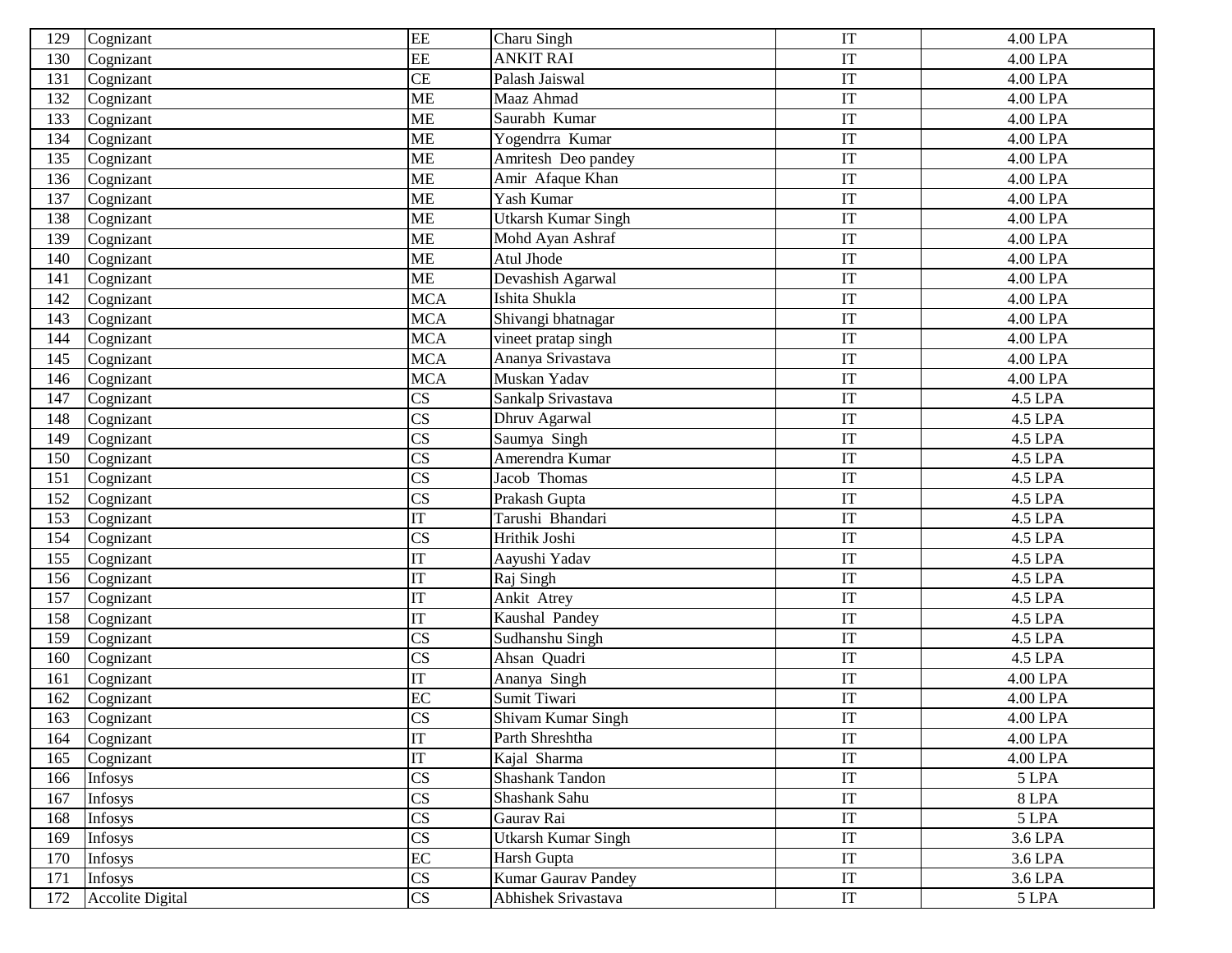| 173 | <b>KIDBIT</b>                    | EC                     | Riya Tiwari                 |                            |            |
|-----|----------------------------------|------------------------|-----------------------------|----------------------------|------------|
| 174 | <b>Paytm Services</b>            | $\overline{\text{CS}}$ | Abhishek Srivastava         | IT                         | 7 LPA      |
| 175 | Paytm Services                   | $\overline{\text{CS}}$ | Suryansh Singh              | IT                         | 7 LPA      |
| 176 | <b>Paytm Services</b>            | $\overline{\text{CS}}$ | <b>ARJIT MISHRA</b>         | IT                         | 7 LPA      |
| 177 | <b>Paytm Services</b>            | $\overline{\text{CS}}$ | Swati Verma                 | IT                         | 7 LPA      |
| 178 | <b>Paytm Services</b>            | $\overline{\text{CS}}$ | Pragati Singh               | IT                         | 7 LPA      |
| 179 | Paytm Services                   | $\overline{\text{CS}}$ | Sristi Tandon               | IT                         | 7 LPA      |
| 180 | Paytm Services                   | $\overline{\text{CS}}$ | Sankalp Srivastava          | IT                         | 6 LPA      |
| 181 | <b>Paytm Services</b>            | $\overline{\text{CS}}$ | <b>Utkarsh Kumar Singh</b>  | IT                         | 7 LPA      |
| 182 | <b>Paytm Services</b>            | IT                     | <b>Osho Pandey</b>          | IT                         | 7 LPA      |
| 183 | Paytm Services                   | IT                     | Aditya Tripathi             | IT                         | 7 LPA      |
| 184 | <b>Paytm Services</b>            | IT                     | Harshita                    | IT                         | 7 LPA      |
| 185 | Paytm Services                   | $\overline{\text{IT}}$ | Sakshi Singh Tomer          | IT                         | 7 LPA      |
| 186 | Paytm Services                   | $\overline{\text{IT}}$ | Ananya Maurya               | IT                         | 7 LPA      |
| 187 | Paytm Services                   | $\overline{\text{IT}}$ | Abhijeet                    | IT                         | 7 LPA      |
| 188 | Paytm Services                   | IT                     | Shreeyukta                  | IT                         | 7 LPA      |
| 189 | Paytm Services                   | $\overline{EC}$        | Gautam Wadhwani             | IT                         | 7 LPA      |
| 190 | <b>SAP Labs</b>                  | $\overline{\text{CS}}$ | Dhruv Agarwal               | IT                         | 8.00 LPA   |
| 191 | <b>SAP Labs</b>                  | $\overline{\text{CS}}$ | Simran                      | IT                         | 8.00 LPA   |
| 192 | <b>SAP Labs</b>                  | $\overline{\text{IT}}$ | <b>Shagun Singh</b>         | IT                         | 8.00 LPA   |
| 193 | <b>SAP Labs</b>                  | $\overline{\text{IT}}$ | Aditya Tripathi             | IT                         | 8.00 LPA   |
| 194 | <b>Tata Consultancy Services</b> | IT                     | Shagun Singh                | IT                         | 6.52 LPA   |
| 195 | <b>Mphasis</b>                   | $\overline{\text{CS}}$ | Aastha Khanna               | IT                         | 3.25 LPA   |
| 196 | <b>Mphasis</b>                   | $\overline{\text{CS}}$ | Aditya Richhariya           | IT                         | 3.25 LPA   |
| 197 | <b>Mphasis</b>                   | $\overline{\text{CS}}$ | Ahsan Quadri                | IT                         | 3.25 LPA   |
| 198 | <b>Mphasis</b>                   | $\overline{\text{CS}}$ | Akshay Shukla               | IT                         | 3.25 LPA   |
| 199 | <b>Mphasis</b>                   | $\overline{\text{CS}}$ | <b>Amit Pandey</b>          | IT                         | 3.25 LPA   |
| 200 | Mphasis                          | $\overline{\text{CS}}$ | Ashna Khan                  | IT                         | 3.25 LPA   |
| 201 | <b>Mphasis</b>                   | $\overline{\text{CS}}$ | Aviral Srivastava           | $\overline{\text{IT}}$     | 3.25 LPA   |
| 202 | <b>Mphasis</b>                   | $\overline{\text{CS}}$ | Avisha Anand                | IT                         | 3.25 LPA   |
| 203 | <b>Mphasis</b>                   | $\overline{\text{CS}}$ | Ayush Patel                 | IT                         | 3.25 LPA   |
| 204 | <b>Mphasis</b>                   | $\overline{\text{CS}}$ | Dhawal Dev Sharma           | IT                         | $3.25$ LPA |
| 205 | <b>Mphasis</b>                   | $\overline{\text{CS}}$ | Divya Shukla                | IT                         | 3.25 LPA   |
| 206 | Mphasis                          | $\overline{\text{CS}}$ | Harshit Agarwal             | IT                         | 3.25 LPA   |
| 207 | <b>Mphasis</b>                   | CS                     | Hrithik Joshi               | IT                         | 3.25 LPA   |
| 208 | <b>Mphasis</b>                   | $\overline{\text{CS}}$ | Insha Siddiqui              | $\ensuremath{\mathsf{IT}}$ | 3.25 LPA   |
| 209 | <b>Mphasis</b>                   | $\overline{\text{CS}}$ | Ishaan Jaiswal              | $\ensuremath{\mathsf{IT}}$ | 3.25 LPA   |
| 210 | <b>Mphasis</b>                   | $\overline{\text{CS}}$ | Ishika Singh                | $\ensuremath{\mathsf{IT}}$ | 3.25 LPA   |
| 211 | <b>Mphasis</b>                   | $\overline{\text{CS}}$ | Kumail Raza                 | $\ensuremath{\mathsf{IT}}$ | 3.25 LPA   |
| 212 | <b>Mphasis</b>                   | $\overline{\text{CS}}$ | <b>MANI BHUSHAN JAUHARI</b> | IT                         | 3.25 LPA   |
| 213 | <b>Mphasis</b>                   | $\overline{\text{CS}}$ | Metali Thareja              | IT                         | 3.25 LPA   |
| 214 | <b>Mphasis</b>                   | $\overline{\text{CS}}$ | <b>MOHD TAUSEEF</b>         | IT                         | 3.25 LPA   |
| 215 | <b>Mphasis</b>                   | $\overline{\text{CS}}$ | Monis Anis                  | $\ensuremath{\mathsf{IT}}$ | 3.25 LPA   |
| 216 | <b>Mphasis</b>                   | $\overline{\text{CS}}$ | Mridul Agarwal              | $\ensuremath{\mathsf{IT}}$ | 3.25 LPA   |
|     |                                  |                        |                             |                            |            |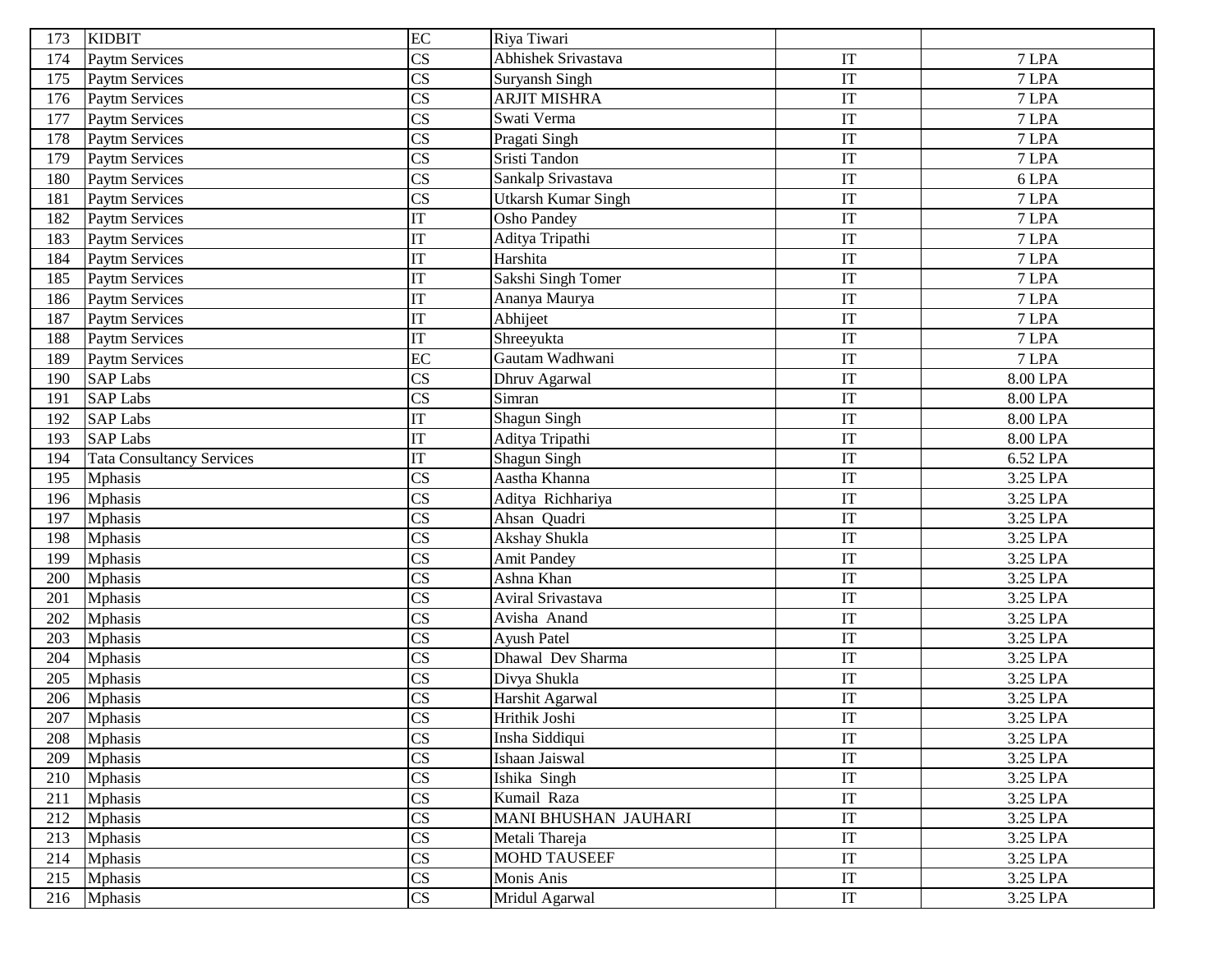| 217 | <b>Mphasis</b> | $\overline{\text{CS}}$     | PRIYESH KUMAR PANDEY  | IT | 3.25 LPA |
|-----|----------------|----------------------------|-----------------------|----|----------|
| 218 | <b>Mphasis</b> | $\overline{\text{CS}}$     | Punyam Pandey         | IT | 3.25 LPA |
| 219 | <b>Mphasis</b> | $\overline{\text{CS}}$     | Rishabh Gautam        | IT | 3.25 LPA |
| 220 | <b>Mphasis</b> | $\overline{\text{CS}}$     | Saumya Singh          | IT | 3.25 LPA |
| 221 | <b>Mphasis</b> | $\overline{\text{CS}}$     | Shailja.              | IT | 3.25 LPA |
| 222 | Mphasis        | $\overline{\text{CS}}$     | Shivam Singh Maurya   | IT | 3.25 LPA |
| 223 | <b>Mphasis</b> | $\overline{\text{CS}}$     | Siddhant Bajpai       | IT | 3.25 LPA |
| 224 | <b>Mphasis</b> | $\overline{\text{CS}}$     | Smita Singh           | IT | 3.25 LPA |
| 225 | <b>Mphasis</b> | $\overline{\text{CS}}$     | Sudhanshu Singh       | IT | 3.25 LPA |
| 226 | <b>Mphasis</b> | $\overline{\text{CS}}$     | Tanvi Jaiswal         | IT | 3.25 LPA |
| 227 | <b>Mphasis</b> | $\overline{\text{CS}}$     | Vikas Kumar           | IT | 3.25 LPA |
| 228 | <b>Mphasis</b> | $\overline{\text{CS}}$     | Yashi Pandey          | IT | 3.25 LPA |
| 229 | Mphasis        | IT                         | Aayera Ahmad          | IT | 3.25 LPA |
| 230 | Mphasis        | IT                         | Aayushi Yadav         | IT | 3.25 LPA |
| 231 | <b>Mphasis</b> | IT                         | Agam Mishra           | IT | 3.25 LPA |
| 232 | <b>Mphasis</b> | IT                         | Akash Singh           | IT | 3.25 LPA |
| 233 | Mphasis        | IT                         | Ankit Atrey           | IT | 3.25 LPA |
| 234 | Mphasis        | IT                         | apoorv dwivedi        | IT | 3.25 LPA |
| 235 | <b>Mphasis</b> | IT                         | Apoorv Tewari         | IT | 3.25 LPA |
| 236 | <b>Mphasis</b> | <b>IT</b>                  | Arshiya Raza          | IT | 3.25 LPA |
| 237 | Mphasis        | IT                         | Ayushi Nigam          | IT | 3.25 LPA |
| 238 | Mphasis        | IT                         | Bayyana Mahmood       | IT | 3.25 LPA |
| 239 | Mphasis        | $\ensuremath{\mathsf{IT}}$ | Devish.               | IT | 3.25 LPA |
| 240 | <b>Mphasis</b> | IT                         | Divisha Pathak        | IT | 3.25 LPA |
| 241 | <b>Mphasis</b> | IT                         | Harsh Sharma          | IT | 3.25 LPA |
| 242 | Mphasis        | IT                         | Harshit Verma         | IT | 3.25 LPA |
| 243 | <b>Mphasis</b> | IT                         | Isha Swaroop          | IT | 3.25 LPA |
| 244 | <b>Mphasis</b> | IT                         | Parth Shreshtha       | IT | 3.25 LPA |
| 245 | Mphasis        | IT                         | Pranjal Tripathi      | IT | 3.25 LPA |
| 246 | Mphasis        | IT                         | Prerna Singh          | IT | 3.25 LPA |
| 247 | <b>Mphasis</b> | IT                         | Raj Singh             | IT | 3.25 LPA |
| 248 | Mphasis        | IT                         | Ramkrishna Ojha       | IT | 3.25 LPA |
| 249 | Mphasis        | IT                         | <b>RISHABH SHUKLA</b> | IT | 3.25 LPA |
| 250 | Mphasis        | <b>IT</b>                  | <b>SAKSHAM SHUKLA</b> | IT | 3.25 LPA |
| 251 | <b>Mphasis</b> | IT                         | Saloni Misra          | IT | 3.25 LPA |
| 252 | <b>Mphasis</b> | IT                         | Sankalp Srivastava    | IT | 3.25 LPA |
| 253 | <b>Mphasis</b> | IT                         | <b>Shivam Pandey</b>  | IT | 3.25 LPA |
| 254 | <b>Mphasis</b> | $\mathop{\mathrm{IT}}$     | Saurabh Maurya        | IT | 3.25 LPA |
| 255 | <b>Mphasis</b> | IT                         | Srasti Verma          | IT | 3.25 LPA |
| 256 | <b>Mphasis</b> | IT                         | Simran Kaur           | IT | 3.25 LPA |
| 257 | <b>Mphasis</b> | $\ensuremath{\mathsf{IT}}$ | Sushma Singh          | IT | 3.25 LPA |
| 258 | <b>Mphasis</b> | $\overline{\text{IT}}$     | Tarushi Bhandari      | IT | 3.25 LPA |
| 259 | <b>Mphasis</b> | IT                         | Vishad Saraswat       | IT | 3.25 LPA |
| 260 | <b>Mphasis</b> | EC                         | Abhilasha Verma       | IT | 3.25 LPA |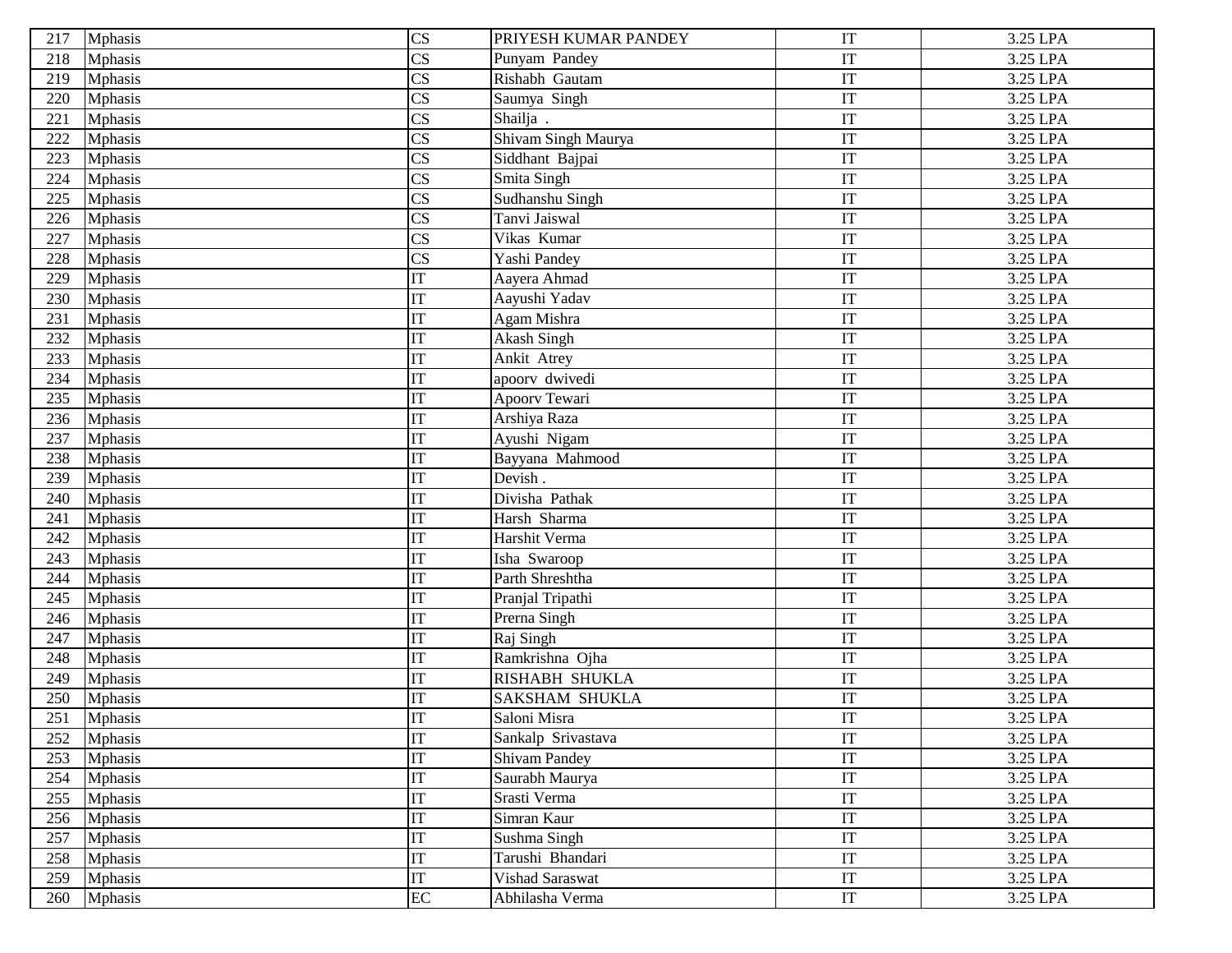| 261 | <b>Mphasis</b>          | EC                     | Ananya Shukla             | IT                     | 3.25 LPA |
|-----|-------------------------|------------------------|---------------------------|------------------------|----------|
| 262 | <b>Mphasis</b>          | EC                     | Ayush Sharma              | IT                     | 3.25 LPA |
| 263 | <b>Mphasis</b>          | $\overline{EC}$        | Mansi Sahu                | IT                     | 3.25 LPA |
| 264 | <b>Mphasis</b>          | EC                     | Neda Jamal                | IT                     | 3.25 LPA |
| 265 | <b>Mphasis</b>          | EC                     | Neelmani Rao              | IT                     | 3.25 LPA |
| 266 | <b>Mphasis</b>          | EC                     | Ojasvika Mishra           | IT                     | 3.25 LPA |
| 267 | <b>Mphasis</b>          | EC                     | PRAFUL SINGHAL            | IT                     | 3.25 LPA |
| 268 | <b>Mphasis</b>          | $\overline{EC}$        | Prathmesh Upadhyay        | IT                     | 3.25 LPA |
| 269 | <b>Mphasis</b>          | EC                     | Rishi Tiwari              | IT                     | 3.25 LPA |
| 270 | <b>Mphasis</b>          | EC                     | Sejal Shukla              | IT                     | 3.25 LPA |
| 271 | <b>Mphasis</b>          | EC                     | Shruti Srivastava         | IT                     | 3.25 LPA |
| 272 | <b>Mphasis</b>          | EC                     | Shubham Sharma            | IT                     | 3.25 LPA |
| 273 | <b>Mphasis</b>          | EC                     | Simran Singh              | IT                     | 3.25 LPA |
| 274 | <b>Mphasis</b>          | $\overline{EC}$        | Sparshi Gupta             | IT                     | 3.25 LPA |
| 275 | <b>Mphasis</b>          | $\overline{EC}$        | Vishal Singh              | IT                     | 3.25 LPA |
| 276 | <b>Mphasis</b>          | EC                     | Vishal kumar Choudary     | IT                     | 3.25 LPA |
| 277 | Mobcoder                | $\overline{\text{CS}}$ | Manan Kumar Gupta         | IT                     | 3.20 LPA |
| 278 | Mobcoder                | $\overline{\text{CS}}$ | Aditi Gupta               | IT                     | 3.20 LPA |
| 279 | Mobcoder                | $\overline{\text{IT}}$ | Sudiksha Khatri           | IT                     | 3.20 LPA |
| 280 | Mobcoder                | IT                     | Swati Singh               | IT                     | 3.20 LPA |
| 281 | Mobcoder                | EC                     | <b>SAKSHAM SRIVASTAVA</b> | IT                     | 3.20 LPA |
| 282 | Mobcoder                | $\overline{EC}$        | Riya Tiwari               | IT                     | 3.20 LPA |
| 283 | Mobcoder                | IT                     | Aadya Srivastava          | IT                     | 3.20 LPA |
| 284 | Mobcoder                | <b>MCA</b>             | AMAN KUMAR SRIVASTAVA     | $\mathop{\mathrm{IT}}$ | 3.20 LPA |
| 285 | Cedcoss Technologies    | CS                     | Metali Thareja            | IT                     | 4.20 LPA |
| 286 | Cedcoss Technologies    | $\overline{\text{CS}}$ | MANI BHUSHAN JAUHARI      | IT                     | 4.20 LPA |
| 287 | Cedcoss Technologies    | $\overline{\text{CS}}$ | Sudhanshu Singh           | IT                     | 4.20 LPA |
| 288 | Cedcoss Technologies    | $\overline{\text{CS}}$ | Rishabh Gautam            | IT                     | 4.20 LPA |
| 289 | Cedcoss Technologies    | $\overline{\text{CS}}$ | Shivani Chauhan           | IT                     | 4.20 LPA |
| 290 | Cedcoss Technologies    | IT                     | Karan Gupta               | IT                     | 4.20 LPA |
| 291 | Cedcoss Technologies    | <b>MCA</b>             | AMAN KUMAR SRIVASTAVA     | IT                     | 4.20 LPA |
| 292 | Cedcoss Technologies    | <b>MCA</b>             | <b>Ravinder Singh</b>     | IT                     | 4.20 LPA |
| 293 | Cedcoss Technologies    | <b>BCA</b>             | Gargi Chaturvedi          | IT                     | 4.20 LPA |
| 294 | <b>Tranzita Systems</b> | CS                     | Sahil Verma               | IT                     | 3.5 LPA  |
| 295 | <b>Tranzita Systems</b> | IT                     | Pranjal Tripathi          | IT                     | 3.5 LPA  |
| 296 | <b>Tranzita Systems</b> | EN                     | Akansha Mishra            | IT                     | 3.2 LPA  |
| 297 | <b>GVK EMRI</b>         | ME                     | Yadav Vivek Singh         | <b>CORE</b>            | 3.00 LPA |
| 298 | <b>GVK EMRI</b>         | <b>ME</b>              | Mo Sakib                  | <b>CORE</b>            | 3.00 LPA |
| 299 | <b>GVK EMRI</b>         | <b>ME</b>              | Abhishek Singh            | <b>CORE</b>            | 3.00 LPA |
| 300 | <b>GVK EMRI</b>         | <b>ME</b>              | <b>MOHD MAAZ</b>          | CORE                   | 3.00 LPA |
| 301 | <b>GVK EMRI</b>         | <b>ME</b>              | <b>ABHISHEK DWIVEDI</b>   | <b>CORE</b>            | 3.00 LPA |
| 302 | <b>GVK EMRI</b>         | ME                     | Mohd Saif                 | CORE                   | 3.00 LPA |
| 303 | <b>GVK EMRI</b>         | ME                     | <b>Abhishek Pandey</b>    | CORE                   | 3.00 LPA |
| 304 | <b>GVK EMRI</b>         | ME                     | <b>Chitransh Pandey</b>   | <b>CORE</b>            | 3.00 LPA |
|     |                         |                        |                           |                        |          |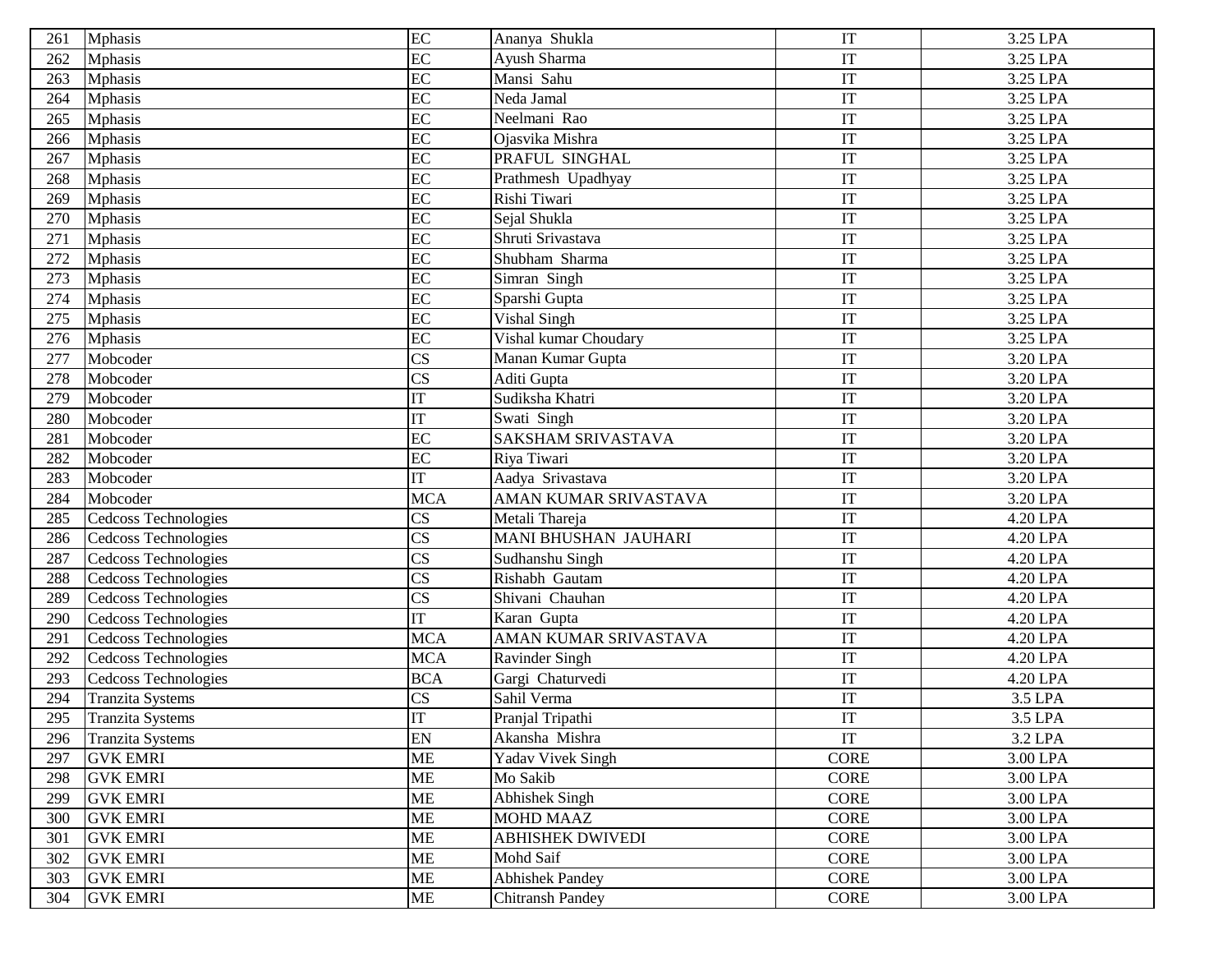| 305 | <b>GVK EMRI</b> | <b>ME</b>              | <b>MOHD TALHA</b>            | CORE        | 3.00 LPA              |
|-----|-----------------|------------------------|------------------------------|-------------|-----------------------|
| 306 | <b>GVK EMRI</b> | ME                     | Abdul Samad                  | <b>CORE</b> | 3.00 LPA              |
| 307 | Wipro Elite NTH | $\overline{\text{CS}}$ | Saumya Singh                 | IT          | 3.65 LPA              |
| 308 | Wipro Elite NTH | $\overline{\text{CS}}$ | Ayush Patel                  | IT          | 3.65 LPA              |
| 309 | Wipro Elite NTH | $\overline{\text{CS}}$ | Punyam Pandey                | IT          | 3.65 LPA              |
| 310 | Wipro Elite NTH | $\overline{\text{CS}}$ | Aditi Gupta                  | IT          | 3.65 LPA              |
| 311 | Wipro Elite NTH | $\overline{\text{CS}}$ | <b>HARSH SINGH</b>           | IT          | 3.65 LPA              |
| 312 | Wipro Elite NTH | $\overline{\text{CS}}$ | Prakash Gupta                | IT          | 3.65 LPA              |
| 313 | Wipro Elite NTH | $\overline{\text{CS}}$ | Anushka Kushwaha             | IT          | 3.65 LPA              |
| 314 | Wipro Elite NTH | $\overline{\text{CS}}$ | Aditya Richhariya            | IT          | 3.65 LPA              |
| 315 | Wipro Elite NTH | $\overline{\text{CS}}$ | Jacob Thomas                 | IT          | 3.65 LPA              |
| 316 | Wipro Elite NTH | $\overline{\text{CS}}$ | Ishika Singh                 | IT          | 3.65 LPA              |
| 317 | Wipro Elite NTH | $\overline{\text{CS}}$ | Yash Sharma                  | IT          | 3.65 LPA              |
| 318 | Wipro Elite NTH | $\overline{\text{CS}}$ | Dhawal Dev Sharma            | IT          | 3.65 LPA              |
| 319 | Wipro Elite NTH | $\overline{\text{CS}}$ | <b>Ishmeet Singh Matharu</b> | IT          | 3.65 LPA              |
| 320 | Wipro Elite NTH | $\overline{\text{CS}}$ | Anupam Kumar Maurya          | IT          | 3.65 LPA              |
| 321 | Wipro Elite NTH | $\overline{\text{CS}}$ | Harsh Kumar                  | IT          | 3.65 LPA              |
| 322 | Wipro Elite NTH | $\overline{\text{CS}}$ | <b>Abhijeet Singh</b>        | IT          | 3.65 LPA              |
| 323 | Wipro Elite NTH | $\overline{\text{CS}}$ | Sudhanshu Singh              | IT          | 3.65 LPA              |
| 324 | Wipro Elite NTH | $\overline{\text{CS}}$ | PRASHANT PRAJAPATI           | IT          | 3.65 LPA              |
| 325 | Wipro Elite NTH | $\overline{\text{CS}}$ | Shivani Chauhan              | IT          | 3.65 LPA              |
| 326 | Wipro Elite NTH | $\overline{\text{CS}}$ | PRIYESH KUMAR PANDEY         | IT          | $\overline{3.65}$ LPA |
| 327 | Wipro Elite NTH | $\overline{\text{CS}}$ | Sajal Maurya                 | IT          | 3.65 LPA              |
| 328 | Wipro Elite NTH | $\overline{\text{CS}}$ | Harshit Agarwal              | IT          | 3.65 LPA              |
| 329 | Wipro Elite NTH | $\overline{\text{CS}}$ | Ishaan Jaiswal               | IT          | 3.65 LPA              |
| 330 | Wipro Elite NTH | $\overline{\text{CS}}$ | Ashna Khan                   | IT          | 3.65 LPA              |
| 331 | Wipro Elite NTH | $\overline{\text{CS}}$ | Gaurav Kumar Singh           | IT          | 3.65 LPA              |
| 332 | Wipro Elite NTH | $\overline{\text{CS}}$ | Kumail Raza                  | IT          | 3.65 LPA              |
| 333 | Wipro Elite NTH | $\overline{\text{CS}}$ | Mridul Agarwal               | IT          | 3.65 LPA              |
| 334 | Wipro Elite NTH | $\overline{\text{CS}}$ | Akshay Shukla                | IT          | 3.65 LPA              |
| 335 | Wipro Elite NTH | $\overline{\text{CS}}$ | Shivam Singh Maurya          | IT          | 3.65 LPA              |
| 336 | Wipro Elite NTH | $\overline{\text{CS}}$ | Aditya Upadhyaya             | IT          | 3.65 LPA              |
| 337 | Wipro Elite NTH | $\overline{\text{CS}}$ | Aastha Khanna                | IT          | 3.65 LPA              |
| 338 | Wipro Elite NTH | $\mathop{\mathrm{IT}}$ | Anupam Singh                 | IT          | 3.65 LPA              |
| 339 | Wipro Elite NTH | IT                     | Saloni Misra                 | IT          | 3.65 LPA              |
| 340 | Wipro Elite NTH | IT                     | Isha Swaroop                 | IT          | 3.65 LPA              |
| 341 | Wipro Elite NTH | $\overline{\text{IT}}$ | Naman Sahai                  | IT          | 3.65 LPA              |
| 342 | Wipro Elite NTH | IT                     | Ashutosh Sharma              | IT          | 3.65 LPA              |
| 343 | Wipro Elite NTH | IT                     | Simran Kaur                  | IT          | 3.65 LPA              |
| 344 | Wipro Elite NTH | $\overline{\text{IT}}$ | Deependra Trivedi            | IT          | 3.65 LPA              |
| 345 | Wipro Elite NTH | IT                     | Shagun Tewari                | IT          | 3.65 LPA              |
| 346 | Wipro Elite NTH | $\overline{\text{IT}}$ | Sushma Singh                 | IT          | 3.65 LPA              |
| 347 | Wipro Elite NTH | $\overline{\text{IT}}$ | Ananya Singh                 | IT          | 3.65 LPA              |
| 348 | Wipro Elite NTH | IT                     | Harshita.                    | IT          | 3.65 LPA              |
|     |                 |                        |                              |             |                       |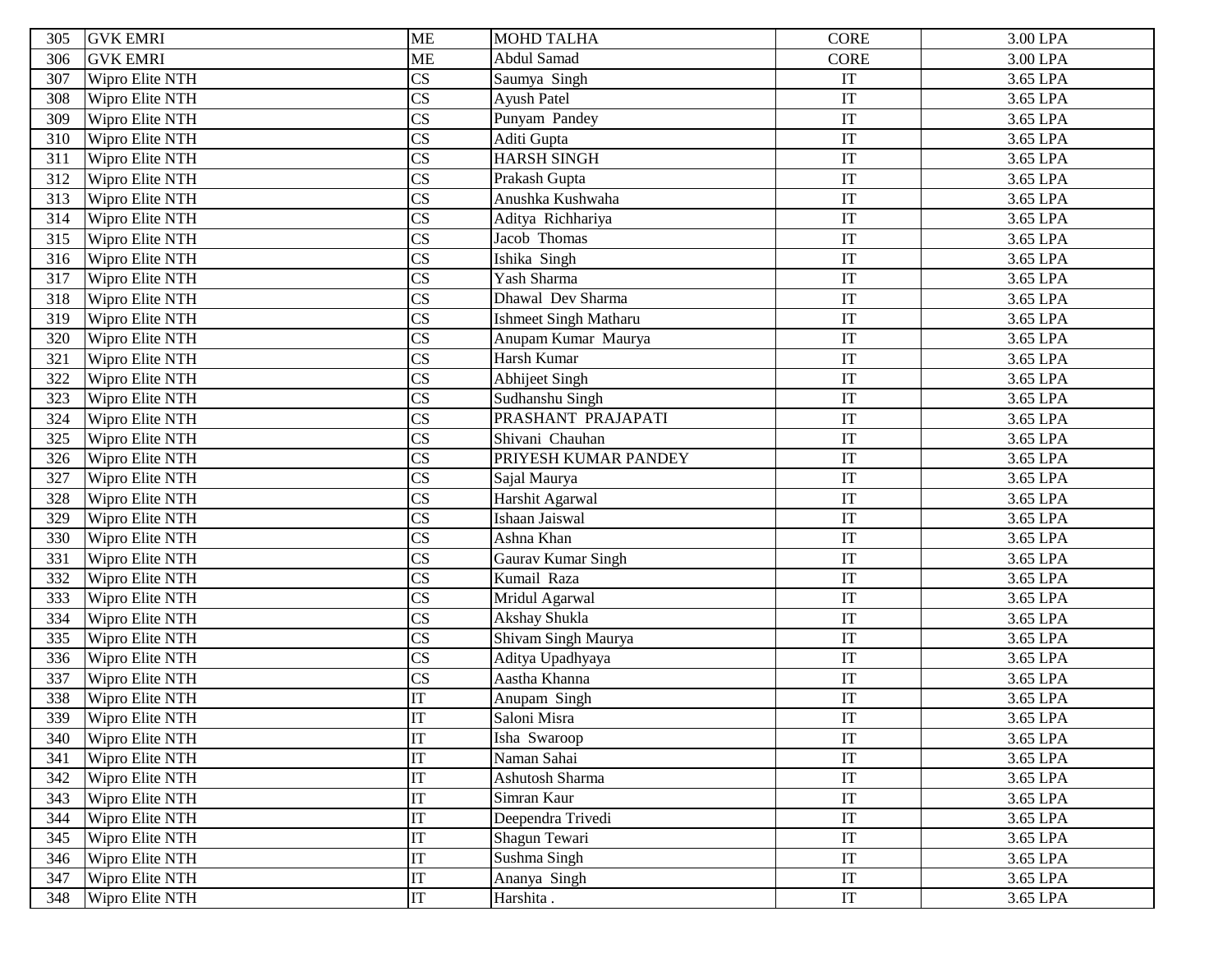| 349 | Wipro Elite NTH | IT                     | Aditya Tripathi       | IT                         | 3.65 LPA |
|-----|-----------------|------------------------|-----------------------|----------------------------|----------|
| 350 | Wipro Elite NTH | $\overline{\text{IT}}$ | Shreeyukta Shreeyukta | IT                         | 3.65 LPA |
| 351 | Wipro Elite NTH | IT                     | Pranjal Tripathi      | IT                         | 3.65 LPA |
| 352 | Wipro Elite NTH | $\overline{\text{IT}}$ | Divisha Pathak        | IT                         | 3.65 LPA |
| 353 | Wipro Elite NTH | $\overline{\text{IT}}$ | Devish.               | IT                         | 3.65 LPA |
| 354 | Wipro Elite NTH | IT                     | <b>Shivam Pandey</b>  | IT                         | 3.65 LPA |
| 355 | Wipro Elite NTH | $\overline{\text{IT}}$ | Rahul Singh Bhakuni   | IT                         | 3.65 LPA |
| 356 | Wipro Elite NTH | IT                     | Ramkrishna Ojha       | IT                         | 3.65 LPA |
| 357 | Wipro Elite NTH | $\overline{\text{IT}}$ | Ananya Maurya         | IT                         | 3.65 LPA |
| 358 | Wipro Elite NTH | IT                     | Shagun Singh          | IT                         | 3.65 LPA |
| 359 | Wipro Elite NTH | IT                     | Parth Shreshtha       | IT                         | 3.65 LPA |
| 360 | Wipro Elite NTH | $\overline{\text{IT}}$ | Sarthak Arora         | IT                         | 3.65 LPA |
| 361 | Wipro Elite NTH | EC                     | Abhilasha Verma       | IT                         | 3.65 LPA |
| 362 | Wipro Elite NTH | $\overline{EC}$        | Shubham Sharma        | IT                         | 3.65 LPA |
| 363 | Wipro Elite NTH | $\overline{EC}$        | Farha Khanam          | IT                         | 3.65 LPA |
| 364 | Wipro Elite NTH | EC                     | Rupa Banerjee         | IT                         | 3.65 LPA |
| 365 | Wipro Elite NTH | EC                     | Rishita Srivastava    | IT                         | 3.65 LPA |
| 366 | Wipro Elite NTH | $\overline{EC}$        | Shreya Singh          | IT                         | 3.65 LPA |
| 367 | Wipro Elite NTH | EC                     | Mansi Sahu            | IT                         | 3.65 LPA |
| 368 | Wipro Elite NTH | EC                     | HARSHAL Yadav         | IT                         | 3.65 LPA |
| 369 | Wipro Elite NTH | $\overline{EC}$        | Ankita Gupta          | IT                         | 3.65 LPA |
| 370 | Wipro Elite NTH | EC                     | <b>AYUSH CHANDRA</b>  | $\ensuremath{\mathsf{IT}}$ | 3.65 LPA |
| 371 | Wipro Elite NTH | EC                     | Shreyansh Krishna     | IT                         | 3.65 LPA |
| 372 | Wipro Elite NTH | EC                     | Shreya Srivastava     | IT                         | 3.65 LPA |
| 373 | Wipro Elite NTH | EC                     | Ishita Shukla         | IT                         | 3.65 LPA |
| 374 | Wipro Elite NTH | EC                     | Nitya Pandey          | IT                         | 3.65 LPA |
| 375 | Wipro Elite NTH | EN                     | Sheshadri Chaturvedi  | IT                         | 3.65 LPA |
| 376 | Wipro Elite NTH | EE                     | Faizal Khan           | IT                         | 3.65 LPA |
| 377 | Wipro Elite NTH | EE                     | ayush Gupta           | IT                         | 3.65 LPA |
| 378 | Wipro Elite NTH | $\overline{EE}$        | PRATHAM SRIVASTAV     | $\ensuremath{\mathsf{IT}}$ | 3.65 LPA |
| 379 | Wipro Elite NTH | EE                     | Harsh Rajput          | IT                         | 3.65 LPA |
| 380 | Wipro Elite NTH | $\overline{EE}$        | Pranjal Mishra        | IT                         | 3.65 LPA |
| 381 | Wipro Elite NTH | EE                     | Smriti Mishra         | IT                         | 3.65 LPA |
| 382 | Wipro Elite NTH | EE                     | Anam Tariq            | IT                         | 3.65 LPA |
| 383 | Wipro Elite NTH | EE                     | Kirti Verma           | IT                         | 3.65 LPA |
| 384 | Wipro Elite NTH | <b>EE</b>              | <b>ANKIT RAI</b>      | IT                         | 3.65 LPA |
| 385 | Wipro Elite NTH | $\overline{EE}$        | Akshat Jain           | IT                         | 3.65 LPA |
| 386 | Wipro Elite NTH | $\rm{EE}$              | <b>FAISAL HUSAIN</b>  | $\ensuremath{\mathsf{IT}}$ | 3.65 LPA |
| 387 | Wipro Elite NTH | CE                     | Sakshi Tiwari         | IT                         | 3.65 LPA |
| 388 | Wipro Elite NTH | CE                     | Abhishek Yadav        | IT                         | 3.65 LPA |
| 389 | Wipro Elite NTH | ME                     | Vineet Chaudhary      | IT                         | 3.65 LPA |
| 390 | Wipro Elite NTH | ME                     | Devansh Joshi         | IT                         | 3.65 LPA |
| 391 | Wipro Elite NTH | ME                     | Adesh Srivastava      | IT                         | 3.65 LPA |
| 392 | Wipro Elite NTH | ME                     | Amritesh Deo pandey   | IT                         | 3.65 LPA |